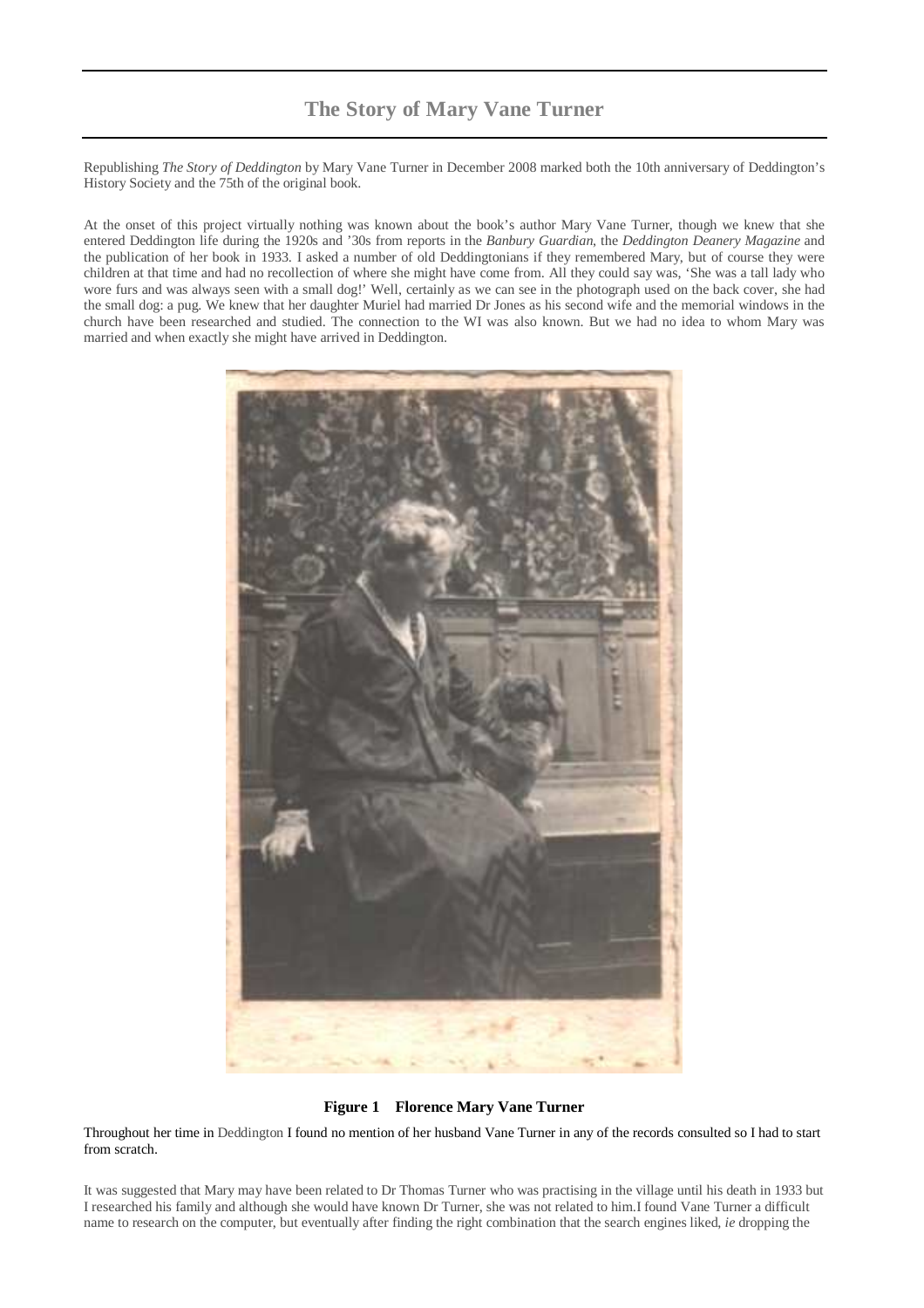Vane, I found a marriage. Initially this marriage was found on the FreeBMD web site but in order to glean more detail with out sending for the certificate, I found this announcement: *The Times* for Friday 28th March 1890:

 'On 27th March 1890 at Christchurch Ealing by the Rev W Petty MA, Vicar of St Andrews Ealing, Hugh Vane Turner MA, third surviving son of the late Albert Turner of Sevenoaks to Florence Mary Hodges, only daughter of H W Hodges of Ealing'.

More recently I have been able to look at the marriage entry in the register at Christchurch in Ealing. Florence's father Henry Wickens Hodges is described as a Gentleman. Her mother Ellen was also a witness along with Hugh's brother Sidney H Turner.

When first seeing this marriage, it was the name Hodges that gave me the clue to a connection with Deddington. I guess many people will know that yet another doctor: George Montague Hodges was practising in Deddington and became a partner of Dr George Horatio Jones. It was an obvious thought that Florence Mary was a relation to Dr Hodges in much the same way previously thought to Dr Turner. Was Florence Mary the Mary Vane Turner we were searching for?

#### **Help from the Census Returns**

The census is taken every 10 years and from 1841 proved very useful in tracking these families down. It is important to note that movements, births and deaths between censuses continually occurred, so sometimes vital information can be missed which in itself can be misleading. For example: Florence Mary's age was always recorded in the census returns taken in April which was before her birthday in August .This meant that the age given was correct but gave a birth year of 1867.The same happened occurred when she died in June of 1947 at the age of 80 .Her birth year was actually 1866.

Prior to 1911, the 'household schedules' were destroyed once the details had been transferred into the enumerators' summary books. But for the 1911 census both sets of records have been preserved, which means you can see the census documents filled out in the head of household's own hand (complete with mistakes and additional comments), in addition to the edited version in the enumerators' summary. By far the biggest cause of people missing from the 1911 census was civil disobedience, which as we shall see may be relevant.

Looking at the census I found Florence Mary living with her parents on the 1871 and 1881 returns. So what relation was she to Dr Hodges? I at looked the Hodges family and in particular Dr Hodges' father George William (*b* 1844, London) who I was hoping would turn out to be a brother to Florence's father Henry W Hodges (*b* 1840). They *shared* the same parents and were born in the same place: this is the moment when the computer deserved praise. They did turn out to be brothers; one with a daughter Florence Mary (*b* 1866, Norwood) and the other a son Dr George Montague (*b* 1881, London). In other words the two were first cousins. This relationship explains how Florence Mary might have first come to the village and I felt at this stage Florence Mary and Mary Vane Turner was one and the same person, and the author of *The Story of Deddington*.

In order to find more about the Deddington Hodges family using the parish registers, I drew up a pedigree. It showed Dr George Hodges' son, Henry Woolmington Mackenzie (*b* 1920) and baptised in Deddington. I decided to search for him on the internet, hoping he might still be alive. However although he died in 1997, his widow Jane is still living at the family home in Sussex. I telephoned her and this was a real turning point as she was able to confirm some of the details on Florence Mary. She also possessed an original copy of *The Story of Deddington*. More importantly though, she was willing to give me the name of Florence Mary's great grand-daughter Jo Warren who lives on the Island of Gozo!

Initially when I spoke to Jo on the telephone, she told me she had a photo of her great grandmother which she would be willing to let us reproduce for the reprint. At that time Jo told me that she knew very little about Florence Mary. We have spoken a few more times since and I have learned more and used that information as a springboard for further study. Without the help of Jane and Jo, the research would have been a lot harder so we are very grateful to them. Jo kindly sent the photograph of Florence Mary with her dog.

So how did Florence Mary meet Hugh Vane Turner? I discovered that the Hodges and Turner families were both living in Sevenoaks, Kent, in the 1881 census. In fact Albert and Fanny Turner were recorded there as early as 1871. Both families were living in the same road: London Road, Tubs Hill. Henry and Ellen Hodges lived at number 2 Tubs Hill and Albert and Fanny Turner at Mill House, Tubs Hill, close by. One imagines that these families knew each other socially and quite possibly through business. Albert Turner was a solicitor in the City commuting from the nearby Sevenoaks railway station and Henry Wickens Hodges was a fire insurance manager who may well have been commuting to London too.

In 1881 Florence Mary was 14 and her brother Leonard 12. I had also found another brother John Wall born in 1870 but he only appears on the 1871 census. I also recall being told by Jo Warren (Florence Mary's great granddaughter on Gozo) that there were two other girls in the family, but again they have not shown up in the census returns. I do not know what happened to these three siblings, but fear they had died.

Living with the family in 1881 was Frances Maddison, a governess, and two domestic servants. To date I have not researched any other education that Florence Mary might have received, apart from finding an entry in *The Times* for 14th February 1889 'The Royal Female School of Art: The National Gilchrist Scholarship was awarded to Florence Mary Hodges'. She would have been 21 or 22 years old. This was a technical school 'established to enable the middle classes to be so thoroughly trained as to win in connection with art creditable to themselves and of benefit to the community'.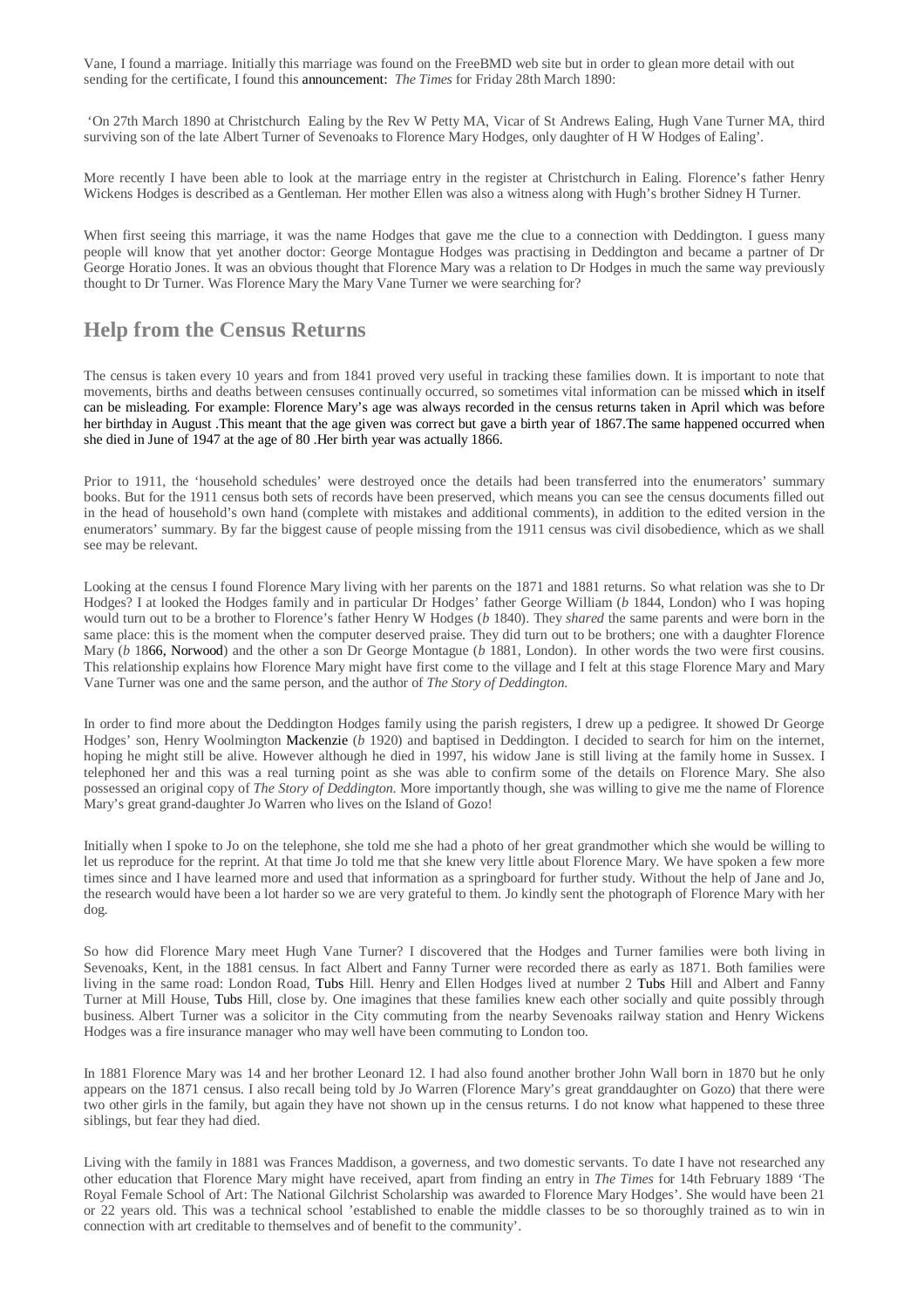However on 1st June 1889 a tremendous sadness struck the Hodges family; Florence Mary's brother Leonard Harry Edmeston died aged 20 years. He is buried in the churchyard of St Mary's, Perivale. This must have been a great loss to Florence's family, especially if the three missing siblings had also died and coming just months before Florence's marriage to Hugh.

## **Hugh Vane Turner**

Hugh Vane Turner was not at home on the night of the 1881 census. He was instead a visitor along with his elder brother Howard Blake Turner and a lodger, Dr George Turner who was a cousin; all staying with Mr Blunden a grocer in Hoddesdon Herts. Hugh was aged 20 and gave his occupation as 'Commissioner of Coll (Oxford) (Coll Keeper) (Messenger)'. From my research I think Hugh would have been a student at this time and even though we can find no clear explanation of these terms; we can conclude that he may have had some kind of work from his Oxford College. What is known about Hugh is the fact that he did matriculate in 1878 as a member of the Non-Collegiate-Delegacy. This enabled young men to join the University without becoming members of a college, which was normally a pre-requisite. Access was provided for the less well off whose families perhaps could not afford college fees, or for those men who were married and others for whom colleges were inappropriate. This is strange in Hugh's case as his father Albert was probably well able to afford to send Hugh to a college.

However Hugh did graduate in 1881 as a member of Exeter College and records from the archive at Lincoln's Inn state that he was admitted there on 1<sup>st</sup> July 1881. Although he successfully passed a public examination there in 1887 which was announced in *The Times*, he was never called to the Bar. His graduation was announced in *The Times* on 11th April 1881 'Oxford April 9th, BA Hugh Vane Turner, Exeter'. The 1881 census was taken on 3rd April; one wonders if Hugh had been funding himself by working as a 'Commissioner'.

The Times announced on  $25<sup>th</sup>$  October 1889 'OXFORD, Oct  $24<sup>th</sup>$ . The following degrees were conferred in a congregation held this morning:- MA Hugh V Turner , Exeter……'

After his marriage to Florence Mary in 1890, Hugh at some point became a schoolmaster which is recorded on the 1891 census. They were living with Florence's parents in Ealing, at 9 Montpelier Road in the parish of Christchurch where they were married. The house is a large and comfortable Victorian one. The Vicar, Rev W Petty, who had married them, was at that time a close neighbour.

Hugh and Florence Mary had two children: Leonard James Vane (*b* 1891, Islington) and Muriel Vane (*b* 1894, Westgate-on-Sea, Kent). Muriel eventually settled in Deddington.

By 1901 Hugh and Florence Mary had moved to 38 Sunnyside Road, Ealing, and their daughter Muriel Vane was 6 years old. Hugh was working as a Secretary to a land company. They had one domestic servant. Florence's mother Ellen was living next door at 36 Sunnyside Road; her husband Henry Wickens had died in 1893. On the evening of the 1901 census her grand-son Leonard James Vane Turner was aged 9 and staying that night with her. The family was close. During those few years Hugh and Florence continued living in Sunnyside Rd Ealing. I have found them on the 1911 census, and Kelly's street directories show they were there up until 1918. Florence's father Henry Wickens had died in 1893, but his wife Ellen still lived next door to her daughter and son-inlaw until her death in 1918. I have discovered more about her mother Ellen Mary's family. Her grandfather, father and brother were architects in London all named James Edmeston .Her grandfather, son of a clergyman had set up his practice in 1816 and in 1827, took on the soon to be famous architect and also the son of a clergyman ;George Gilbert Scott as an apprentice! However James was also interested in the welfare of children during that time and often visited the London Orphan Asylum and was a strong supporter of its work. He also wrote many, many hymns notably 'Lead us heavenly father lead us'. It was said he wrote a hymn every Sunday; it was reputed to be up to two thousand in his life time! Did Mary inherit some writing skill from him? He served as the church warden at St Barnabas in Homerton and died in 1867.

Interestingly GG Scot designed in 1852 Christchurch in Ealing where Mary married Hugh in 1890.James had complained when Scott was his pupil, that he was wasting his time sketching medieval buildings.

The 1911 census reveals that Florence Mary was working. She is described as a journalist and 44 years old. This, I would suggest, was fairly unusual because it might not have been the kind of job a woman, especially a married woman, did at that time. To me this was a staggering piece of information because of the questions it posed. When and where did she acquire the skills to become a journalist? To date I can only surmise that she obtained the training, the shorthand and typing, at night school or perhaps before she was married when she won her scholarship at the technical college. The census filled in by Hugh revealed that they were both 'workers'. I was intrigued as to whom Florence Mary was writing for! Hugh's work was described as 'Investigator into the Rural Condition'. Hugh, in the 1911 census, was aged 50. I imagine and hope he supported his wife in her work.

### **Votes for women**

I then set out to find where she might have reported and the newspapers she might have worked for. It occurred to me that her writing might have more significance because of being a woman especially at that time. I telephoned Jo Warren and asked if she had known that her great grandmother had been a journalist because to me this was exciting news! Jo responded by saying 'I think she was'. Pressing Jo further I asked the inevitable: 'Do you think she was Suffragette?' Jo replied, 'Yes, I think she might have been'.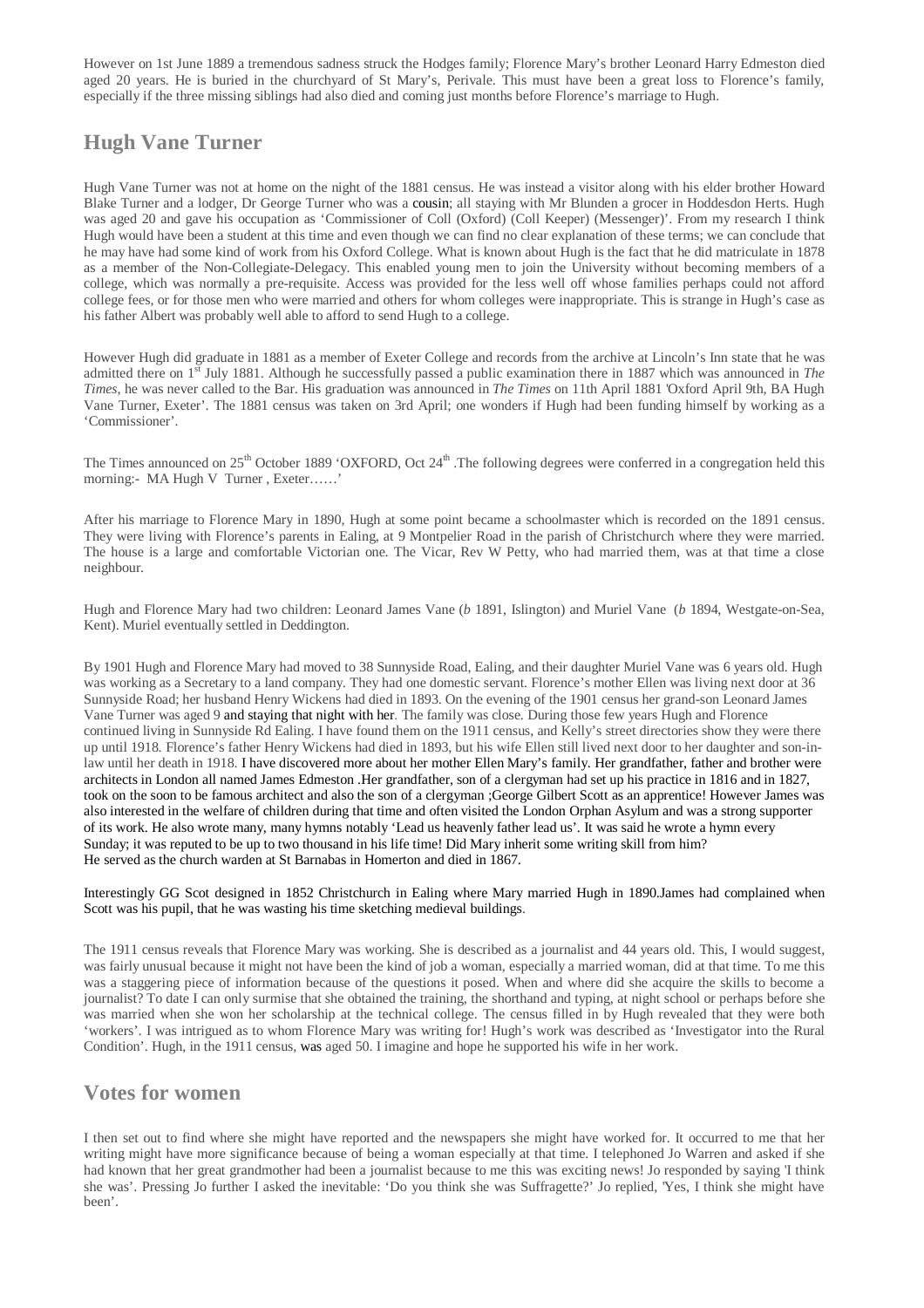As part of the protest against the government's continued refusal to grant women the vote, the suffragettes organised a mass boycott of the census but as we can see Florence Mary did not join them. Thousands of women may be missing from the 1911 census and will be untraceable because they deliberately stayed away from the family home all night .Many heads of households also refused to list female members on the form..

It seemed then in that atmosphere Florence Mary had had a very full life and interesting career before she ever set foot in Deddington.

### **Traditional leg-work**

Ealing seemed like the place to begin the search for evidence of this. In the Ealing Central Library, the local newspapers of the early 1900s are available on microfilm. I began by looking at the *Middlesex County Times* for 1911. Would there be mention of her as a writer, reporter or suffragette?

Amazingly it was not long before her name appeared! In the week of January 21st there was a headline on page 2 'Florence Nightingale—Suffragist'. This report was the 'first Suffragist "at home" of the New Year. The speaker made the point towards the end of her lecture that Florence Nightingale 'who had earned the universal respect and gratitude of the nation, was a strong suffragist and a life member of the London Society for Women's Suffrage'. I was pleased to see Florence Mary's Involvement with the local Women's Suffrage Movement. 'Mrs Vane Turner then gave expression to the appreciation felt by all of a lecture which had brought home and made real to the audience the personality of "the lady with the lamp'' and not her ministry among the soldiers alone, but also her childhood and girlhood spent in tending sick dollies and hurt animals and her long and severe technical training in nursing'. There were a series of similar articles about the meetings , 'at homes', held in private houses and gardens with marches, pageants, open air gatherings and letters to the editors of the local papers on women's suffrage. Mrs Vane Turner was President of the Ealing and Acton Women's Suffrage Society (law abiding and non-party) officially listed in the *Ealing and Hanwell Year Book* for 1911. These were women who did not believe in violent means to achieve the vote. Florence Mary was a Suffragist not a Suffragette. She was not a likely candidate for evading the census or for civil disobedience.

There are a number of articles which were signed with a pen name which could well be written by her; however there was a lecture given by her towards the end of April 1911 reported in the *Middlesex County Times*, on Journalism. In it Mrs Vane Turner states 'Taking the phrases, ''Journalism for Women and Women for Journalism", Mrs Turner emphasised the fact that women are now a necessary part of the journalistic world and no paper of high standing can manage without employing at least one women on its staff.' She passes on to outline the every day life of a reporter on a London daily, 'the lecturer sounded the warning of several snares which beset the unseasoned interviewer.' She gives examples of some pitfalls but I wonder is she talking from her own experience from working on a daily newspaper? At the close of her lecture she says: 'Journalism is a good if a strenuous career; good because of the many opportunities it affords of seeing life and events, men and manners and whose, after a life spent in active journalism, retires to the quieter and less stressful existence of book writer, carries with him interesting stories of experience and many happy memories'. The lecture went down well apparently from the vote of thanks: 'to judge from the animated faces of the audience, no formal matter, but a very real expression of feeling.' I wonder if she was talking about herself and thoughts of retiring? She would have been about 44 at that time. Settling in Deddington and writing its history via a competition supported by the newly formed Women's Institute, was still a number of years away.

A popular place to hold the Suffrage meetings was Buols Café which was originally known as 'The Grandvoinet-Buol Theophile Restaurant, 1, Sandringham Parade, Uxbridge Rd and near to Christchurch where Mary and Hugh were married. The café is long gone as that part of Ealing was bombed in WWII, including parts of the church.

It was reported in the *Acton Gazette* on 18th October 1912 that the 'Local non-militant suffragists' would begin their autumn campaign of work by the annual general meeting of their society (the Ealing, Acton and Bedford Park Branch of the London Society for Women's Suffrage) which will take place in Buol's Café.

The report went on to state that 'the chair will be taken by Mrs Vane Turner, president of the branch … Suffragists are asked to make strong muster, not only to ensure the meeting being as successful as gatherings held at this café have been in the past but also for the sake of standing shoulder to shoulder in the propaganda work to be carried on during the forthcoming months'.The AGM was held on 21st October in Buol's Café and after the business where Mrs Vane Turner was re-elected as President and the speeches, two resolutions were proposed calling on the local MP, Mr Nield a) to vote for Mr Snowden's amendment to the Home Rule Bill, to secure the inclusion of women and b) this meeting calls upon the House of Commons to include women in the forthcoming Franchise and Registration Bill and urgently requests Mr Nield once more to support the cause of women Suffrage by voting for the amendments …' These resolutions were put to the meeting by Mrs Vane Turner and carried by 'unanimous consent'.

I am still working to find Florence Mary working on newspapers or journals such as the *English Women's Review*, but she was very active with the Suffrage movement judging from a number of reports in the Local press. She was certainly still President of the local branch in December 1913. Women's Suffrage was heavily supported in the Ealing area and much money was raised locally. Her work as a journalist and her membership of a very active movement, all seems to show a powerful combination of heartfelt belief and practical application.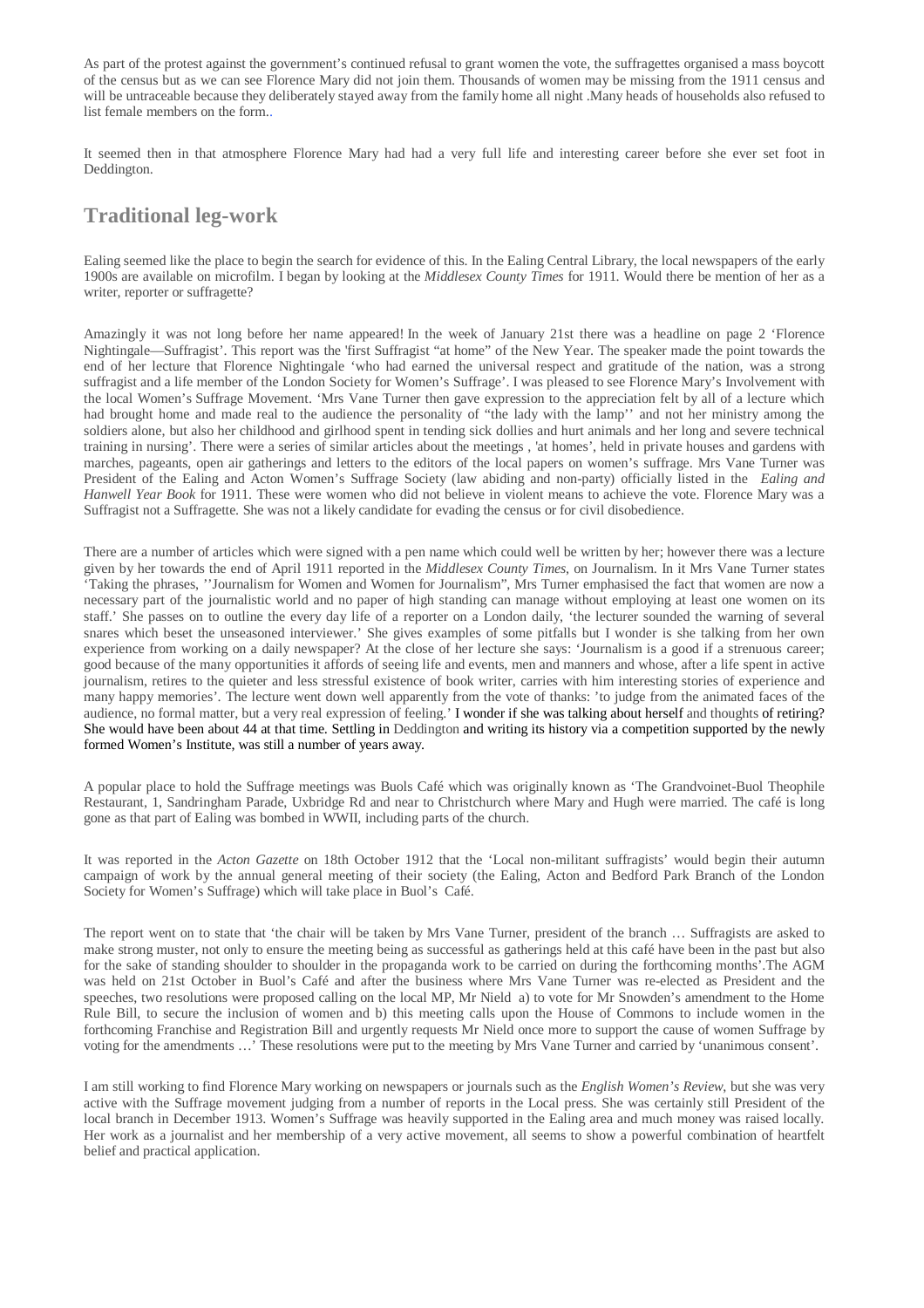### **What of her son Leonard?**

The census describes their son Leonard as a solicitor's articled clerk aged 19. With a promising career ahead, he was completely unaware of the horror looming. Leonard Vane joined The London Regiment (London Scottish) the 1st/14th Battalion and went off like so many young men to serve his country in the First World War. He died on the 21st December 1914 in Givenchy near La Basse, France. He was buried at Cuinchy aged 23. His memorial is at Le Touret and his parents included a memorial on the west side of the family grave in St Mary's, Perivale inscribed: 'Lift up your hearts. Leonard Vane Turner, A Coy. 1st Batt. London Scottish 14<sup>th</sup> County of London Regt. Only son of Hugh Vane & Florence Mary Turner & Grandson of H W & E M Hodges, gave his life for his country and for freedom  $\ldots$  aged 23 years & 7 months'. His medal card states Leonard joined up as a Private on 15<sup>th</sup> September 1914 .

In her book, Mary mentions the Great War with some feeling due, no doubt, to her personal loss; 'but material anxieties must never dim for us what were its glories—the spirit of honour and chivalry that answered the call of 1914, the dogged duty that carried on'. Mary also writes about the men called up from Deddington; The Oxfordshire Hussars; the Yeomanry and the Oxfordshire and Buckinghamshire 1/4 Battalion of Light Infantry. The first detachment of the Oxfordshire Yeomanry landed in France on 18th September 1914, 'three days only after the London Scottish who were actually the first territorial regiment to disembark'. Mary is including her personal and special knowledge of her son's regiment known to those at the time of her writing perhaps, but not to us now without research. Leonard Vane Turner is also commemorated in the North Chapel of Christchurch (now Christ the Saviour), Ealing.

Florence Mary was further bereaved by the death of her mother Ellen Mary Hodges in 1918. Her parents are buried at St Mary's Church Perivale.

### **Four Doctors and a lady**

However there was a twist in the Hodges story in Deddington. Dr Hodges mother Alice Clode Hodges (née Williams) had a sister Emily May Williams. She had come to Deddington as the wife of Dr George McNair. They had married in 1890 in Lambeth. Dr McNair had come to Deddington as a medical assistant to Dr Edward W Turner (father to Dr Thomas W Turner) and was living with the family at The Poplars in 1881.

By 1891 Dr McNair and his new wife Emily were living in New Street, at Ilbury House. The 1891 census also shows Emily's mother visiting along with her grand-children, George Montague Hodges (the future Doctor) aged 10 and his sister Alice aged 7. The family link to Florence Mary is beginning to emerge.

Things take a further turn for the worse when Dr McNair died two years later in 1893. Poor Emily! They had only been married for three years and there were no children. I am only guessing that Florence might have known Dr McNair and his wife through her cousins, the Hodges.

Emily McNair married Dr George Horatio Jones in Lambeth in 1897. Dr Jones also bought the practice in Deddington. Together they entered into the busy life of Deddington's society. Dr and Mrs Jones were always part of activities in the school, the church and other village events. Emily Jones died in 1923.

On 8th October 1924 Dr Jones married Muriel Vane Turner, only daughter of Hugh and Florence Mary. The marriage took place at St Peters, Eaton Square, London.

That, then, was the family background of Florence Mary Vane Turner and her links to Deddington. When Mrs Vane Turner was mentioned in Deddington and locally in the newspaper and deanery magazines, her first name is not generally used and from now on I will call her Mary. On some occasions her name is hyphenated but Vane was Hugh's second name. However the combination 'Vane Turner' did work well and that is how Mary was known in Deddington. Since its now known that Mary had been a journalist and suffragist, perhaps she was always called Mrs Vane Turner or Mary Vane Turner.

However Jane Hodges told me she was affectionately known within the family as' Flossie' and when I decided to widen the research on the Turner family ,someone else knew her as Flossie! I imagined there ought to be other Turner descendants in this country that could be found .Hugh Vane had five brothers and two sisters. Using the computer, I searched for the marriage of his brother Sidney Hyde Turner who had been a witness at his marriage to Mary. Sidney married Frances Ellen Rudd in 1893.They had one daughter Audrey. In 1928 Audrey married Edward R. Luxmoore-Peake.On a roll now, I felt confident of finding issue! Indeed, a son was found and living in Wiltshire. In a few minutes a telephone number was on the screen, I had the phone and my notebook at the ready. It was very exciting when I telephoned Dr Hugh C.Luxmoore-Peake because he immediately knew about this family and quickly mentioned Ilbury House at Deddington and Dr Jones! It turned out that Hugh has a collection of Turner family photographs and he very kindly sent me pictures of 'Flossie', her husband Hugh and their son Leonard amongst others .Leonard appears in his uniform so this must have been taken just before his departure to France 1914; his fate so poignantly decided .It is wonderful so see the author and her husband when they were young; often imagining what they might have looked like. Now grateful thanks are due to Hugh for sharing the pictures and allowing them to be reproduced here.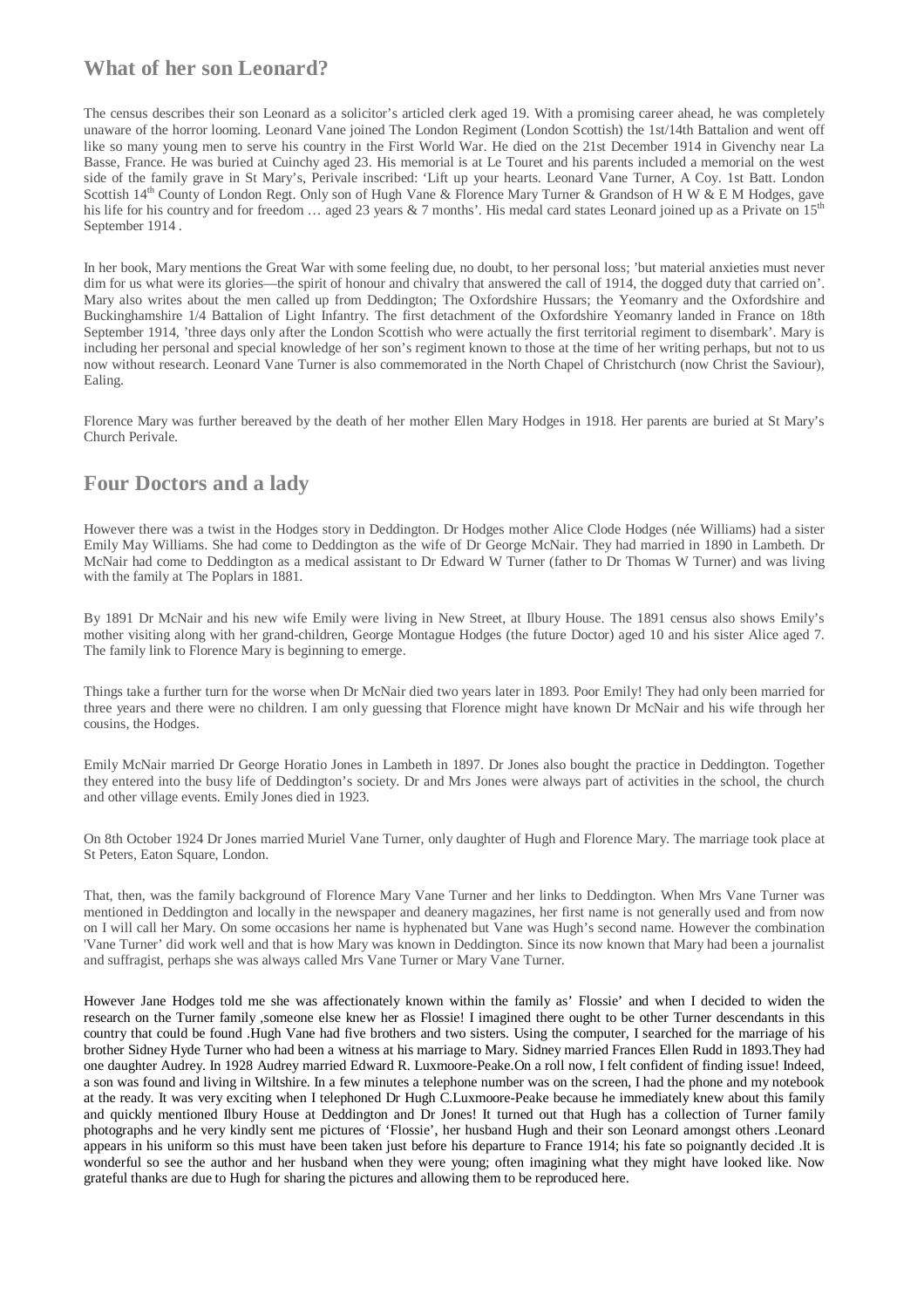

**Figure 3 Mary Vane Turner Hugh Vane Turner Leonard James Turner** 

# **1891-1914**

Mary, Hugh and Muriel probably visited Deddington fairly frequently perhaps during the First World War. They may have stayed at The Blocks (now Featherton House) with the Hodges family. Her cousin, Dr Hodges, was away in France from 1914-1916—as was Dr Jones from 1916-1918—on active service, both serving with the Royal Army Medical Corps. Dr Thomas Turner held the rank of sergeant in the Volunteers, remaining in the village throughout the war. After the marriage of Muriel to Dr Jones in 1924 Mary stayed with them and probably lived with them in Ilbury House until she bought 'Beeches' in Earls Lane. Hugh was ill sometime in the late 1920s and was in hospital until his death in 1933. Sadly there are no memories of Hugh in Deddington, but at that time Mary and her daughter Muriel were rapidly becoming part of Deddington's com. It must have been a great joy for Mary when her grand-children were born in Deddington. Lesley Muriel in 1926 and George Martin in 1928. Hugh Luxmoore-Peake has also sent a photograph of his father, himself and (George) Martin Jones taken in the summer of 1838 at Prep school. He says 'my one and only photo of Martin. A snap which must have been taken by my mother (using the old family Brownie) Martin on the right; the occasion was half-term .Martin and I were at Stubbington House, near Fareham, Hants. I remember we were in the sick room together during a measles epidemic in mmunity y first or second year at the school. He went on to Stowe, and I to Cheltenham. The school no longer exists and was evacuated, first to Lewes in Sussex and then to Polapit Tamar, a fine country house with masses of grounds on the Devon-Cornwall border, during the war'.



**Figure 4 Hugh Luxmoore-Peake and Martin Jones with Hugh's father.** 

Please note that Martin's mother Muriel Jones had died in 1936, two years before this photo was taken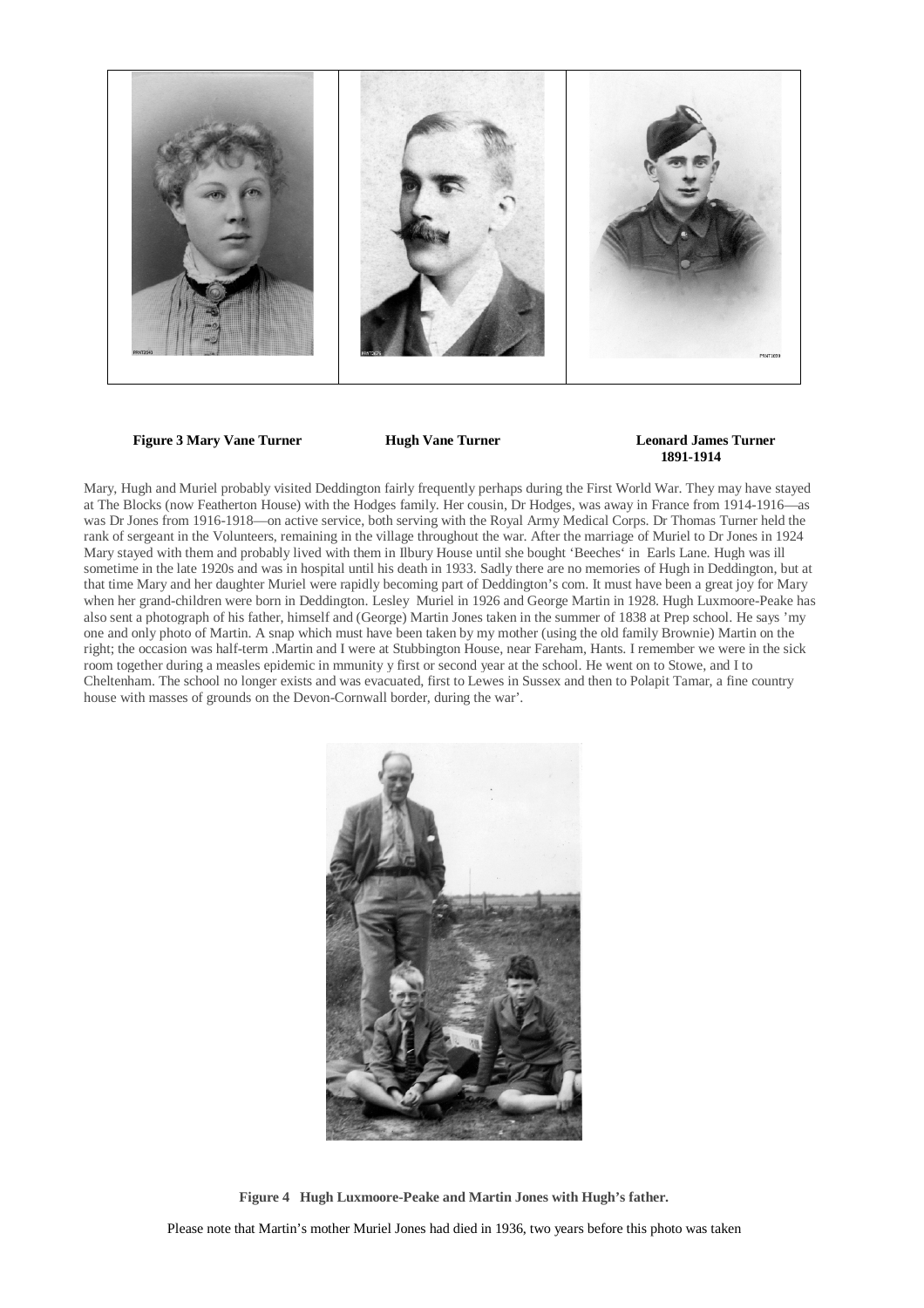In 1925 there was a poignant entry in the *Deddington Deanery Magazine* 'Gift to the Church—A beautiful copy of Guido Reni's 'Ecce Homo' (1575-1642) has been presented to the church by Mrs Vane Turner in memory of all who fell in the Great War, and in particular of her son, Leonard Vane Turner, who fell on December 21<sup>st</sup> 1914'. The picture was copied by L H E Hodges who had died in 1889 aged 20. The picture of course was copied by Mary's brother Leonard Harry Edmeston Hodges.

.

Mary first appears on the electoral roll of Deddington in the autumn of 1926 as living in Ilbury House. She mentions her cottage which is presumably Beeches in her book which means she had this property in 1932. 'I am privileged to live in a Deddington cottage built in the same stone as the rocky outcrop—a ferruginous marlstone quarried nearby, which shines richly gold in the sunshine'. However I think she stayed in Ilbury House (electoral rolls) with her daughter at various times up to 1936 until Muriel's death. After this Mary lived at Beeches until 1943 when she became ill. She went to live in the Nursing home 'Madora' in the Oxford Road, Banbury: she was looked after by Nurse Gillette until her death in 1947.

Apart from her village history what other contribution did Mary and her family make to Deddington? The societies, fundraising efforts and church events that she was attached to, had their activities announced in the *Deddington Deanery Magazine*. Very often these were not included in the local newspapers. I couldn't find any mention of the publication of her book apart from the few words in the deanery magazine from the vicar: '*The Story of Deddington*—Congratulations to Mrs Vane Turner upon the publication of her story of our Parish. It is excellently produced and most interesting. As only a limited number have been printed it would be as well for those wanting copies to get them as soon as possible. Only those who have ever tried their hands at such work know how much laborious research is required to collect the information'.

Praise indeed! Mary was the first person to compile and write a full village history of Deddington. The people she drew some of her information from had written notes and pamphlets but not a book, so her research was a big achievement in the early thirties. Perhaps her earlier work in journalism helped the process of research and aided her interviewing techniques. The people to whom Mary spoke gave a real insight into Deddington's past and much of this information gleaned from people whose memories would have been lost without her efforts. As we know, Mary and her daughter were members of the Deddington Women's Institute and Muriel had been its first President. The Women's Institute affiliated to the Oxfordshire Federation of Women's Institutes was founded in Deddington in the autumn of 1925. Nationally the Federation was keen to promote local history projects and in response to this lead, a competition was held for village histories and village books. Having discovered Mary's background it comes as no surprise that she entered this competition with her 'Story of Deddington' in 1933. The entry from Shipton under Wychwood came first with Headington Quarry, Deddington and Churchill' all extremely good and only a little behind the first in interest and general quality of exposition and thoroughness'. The judge Dr Robert Marett noted in a postscript that he would have to award a second prize and that it would go to Headington Quarry.

In the last few words of her book, Mary relates that the WI founded in Deddington in 1925 with a membership of over 70 'still carries on with vigour …..its object ('for Home and Country) is kept well uppermost' She also recalls someone remarking when it was started ,that it was the first social meeting place for all women ever known in Deddington. This she states in 1932 'still holds good, and has increased our understanding of one another'

Mary was President in 1933 and 1934. There were reports in the *Banbury Guardian* with most of the monthly meetings recorded with Mrs Vane Turner presiding either in the British Legion or Ilbury House. Several garden parties were held; one in Dr Hodges gardens at The Blocks and the other at the Hermitage 'where Mrs Vane Turner, the President took a splendid lead in all the activities'. Her grand-children won prizes in the fancy dress and children's decorated pram competitions. It seemed like a very happy day. This was also the year Mary lost her husband Hugh.

It was recorded too that Mrs Vane Turner laid a wreath at the Remembrance Service in November. Deddington and many people in the district mourned the death of Dr Thomas Turner early in 1933.

In November 1934 the deanery magazine included a letter by Mary advertising the forthcoming Missionary Exhibition. This was to be held in Banbury's Church House (now a restaurant near St Mary's). Mary was the 'Editorial secretary' to the Exhibition and in this piece she is inviting all the local church-goers to attend and offer their talents, time, services, practical help or donations to further its work abroad. 'It should be happy work, which may, like other occasions of the kind, lead to actual involvement of recruits for the mission field'. She signed herself 'F M Vane Turner'. There are numerous occasions when Mary involved herself with more local good causes, whether it was improvements to the church, the waifs and strays (Children's Society), entertaining the school children to tea parties or acting as collector and treasurer to various groups in the village. She gave gifts to the church. In early 1936 she gave as a 'thank offering' a new white altar frontal to add to the new improvements at that time. After the death of Muriel, it was recorded in the Deanery magazine, 'Mrs Vane Turner has most kindly given all the school children copies of the New Testament in memory of her daughter'.

Dr Jones her son-in-law and father to Lesley and Martin, died in 1939.

 I understand after the death of their mother, Lesley went away to Westonbirt School and George Martin went on from his prep school to Stowe. Lesley married Leonard Warren in 1948 and they farmed at Evenley, Northants. Whilst on a holiday in Malta in the early 1960s, they decided that they would sell up the farm and go to live on Gozo. Their sons Christopher and Timothy did not wish to farm and were probably still at school when Leonard and Lesley and their daughter Jo settled on the Island. Christopher died in about 1986 and Timothy lives in Australia. Lesley's brother George Martin also farmed at Evenley until he went to live in Portugal in 1954, returning to London where he died in 1963. Jo said that her parents died in 1984 and 1985. They are buried in the cemetery on the island.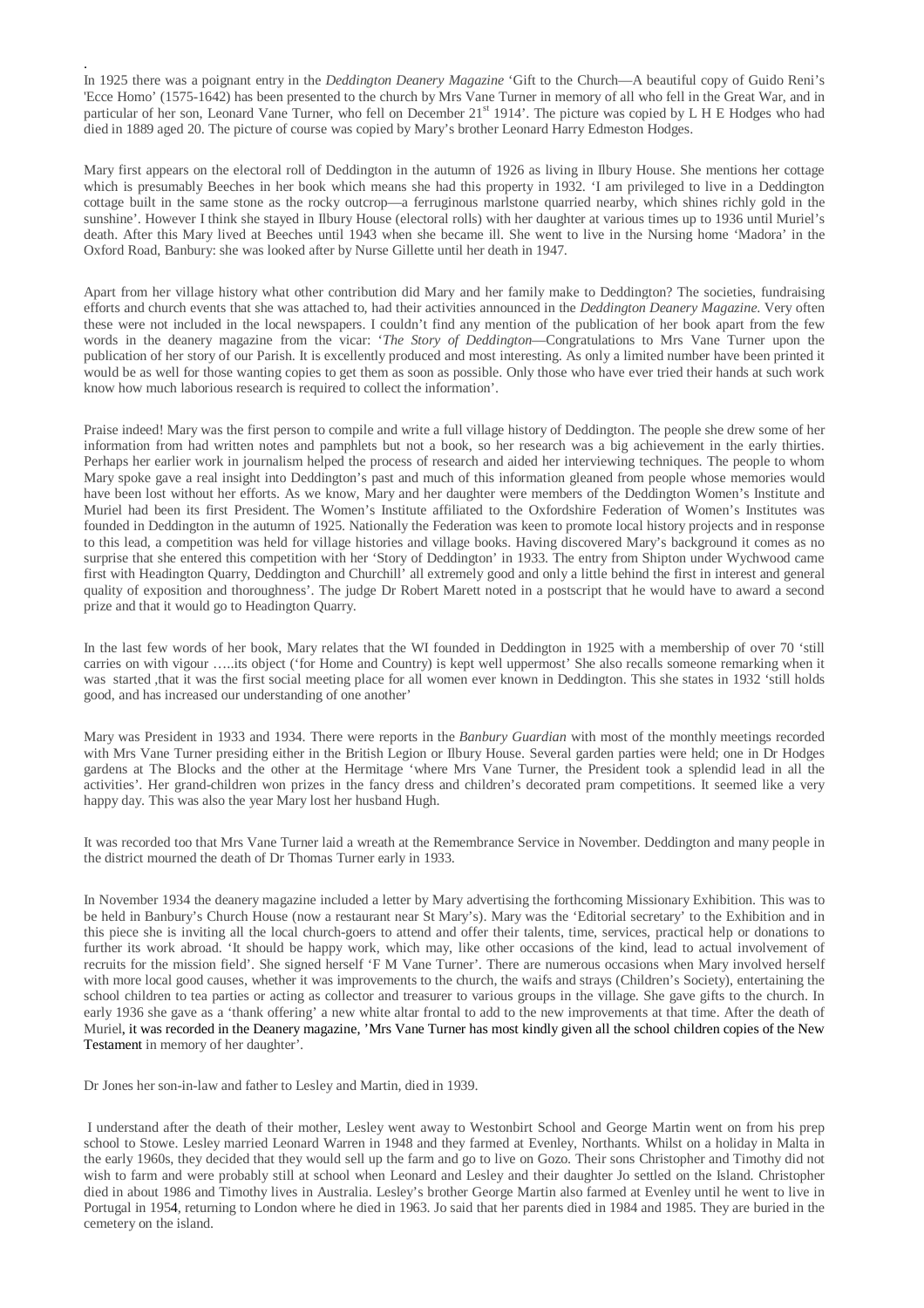The *Deddington Deanery Magazine* offered the following in 1947: 'Burials—July 3rd Mary Vane Turner, (Committal at Oxford). 'By the passing of Mrs Vane Turner, Deddington has lost one of the links with the past. Her history of the parish, now unfortunately out of print, enshrined not only the details of the past but also her own loving interest in the town, its church and social activities'. The Revd Maurice Frost.

Mary's ashes were scattered on the lawn at Headington Crematorium. She was 80 years old and truly was a remarkable lady. Jo Warren described her as a gentle but strong minded person. She had lived through very challenging times and despite all her personal loss, she devoted her life to the benefit of others. As she states in her foreword, 'The old bygone folk lit the torch of progress, which we hold for a little time then pass on'. Her legacy, for the rights of women was clear and there is the real possibility of uncovering more details in the future; but I conclude this now with much admiration and gratitude to Mary for her *Story of Deddington.*

#### *Jill Adams*



**Figure 5 Family Tree.** 

#### **References**

Websites for Family History: Find my Past (Census Returns 1841-1911) Free BMD (Births, Marriages & Deaths) Family Search (Mormons IGI) *The Times* online archive Commonwealth War Graves Commission Jones Memorial Window (see www. deddington.org.uk/community/church/jonesmemorialwindows). Parish Registers for Christchurch, Ealing now Christ the Saviour, Ealing Monumental Inscriptions from St Mary's, Perivale *Kelly*'s Directories Newspaper archives for the Ealing area *Ealing and Hanwell Year Book*, 1911, p 61 (all in Ealing Central Library). *Deddington Deanery Magazine,* 1910-1947 (Adderbury History Society archive) *Banbury Guardian* (microfilm archive in Banbury Library) Parish Registers for Deddington (in Oxfordshire Archives) Electoral Rolls for Deddington (in Centre for Oxford Studies and Oxfordshire Archives Oxford) Oxford Crematorium, Headington.